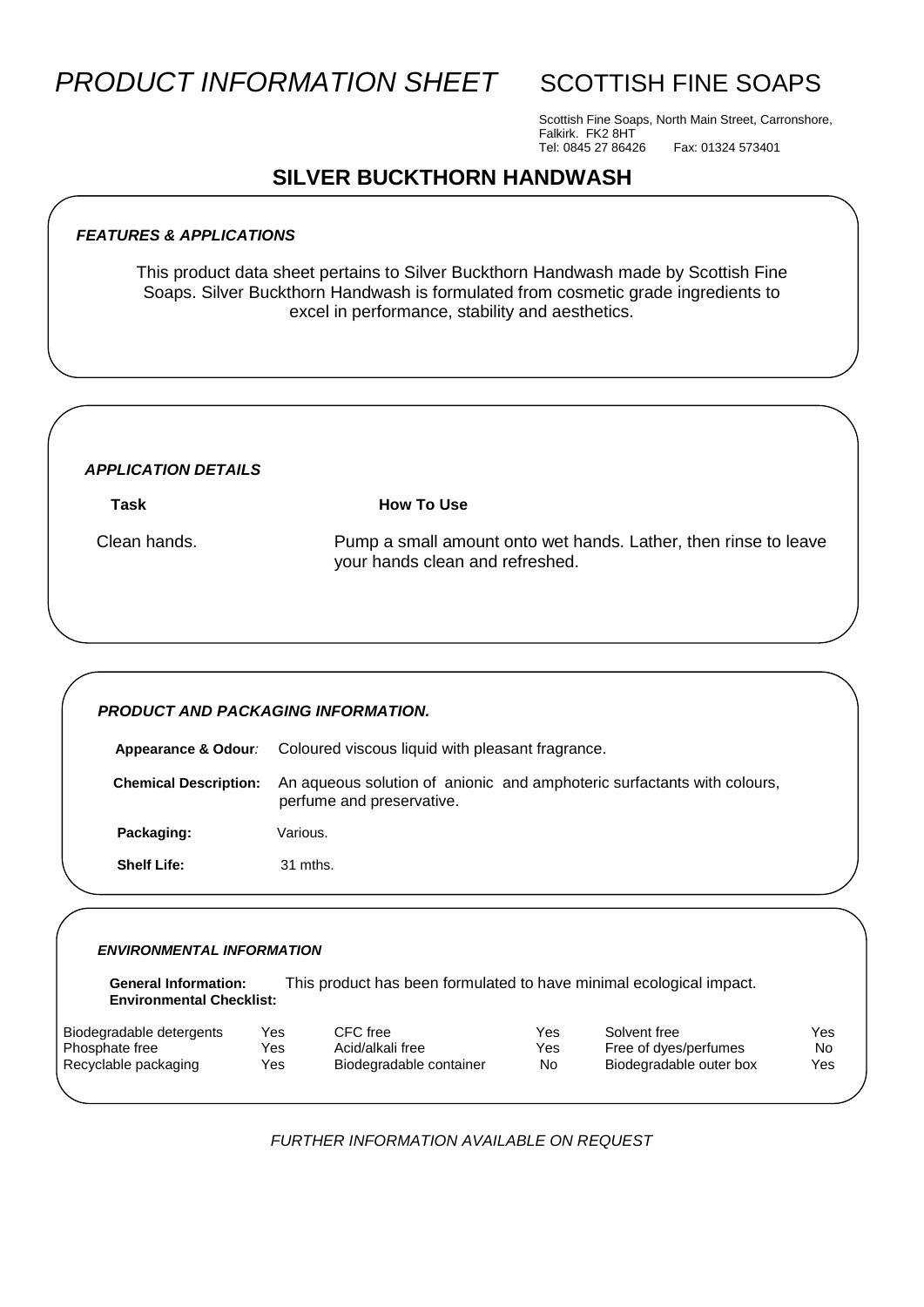## **1. IDENTIFICATION OF THE SUBSTANCE/PREPARATION AND COMPANY**

| <b>Commercial Name</b><br>Intended/Recommended use                          |                                                                                                                                                                                                                                                  | <b>Silver Buckthorn Handwash</b><br><b>Supplier</b><br><b>Address</b><br>Clean hands.                                                                                                                                                                                               |                         |                       | <b>Unico Ltd</b><br>North Main Street,<br>Carronshore,<br><b>Falkirk</b><br>FK28HT                                                                                                      |  |  |  |  |
|-----------------------------------------------------------------------------|--------------------------------------------------------------------------------------------------------------------------------------------------------------------------------------------------------------------------------------------------|-------------------------------------------------------------------------------------------------------------------------------------------------------------------------------------------------------------------------------------------------------------------------------------|-------------------------|-----------------------|-----------------------------------------------------------------------------------------------------------------------------------------------------------------------------------------|--|--|--|--|
| <b>Issue Date</b><br><b>Issue Number</b>                                    | Sept'14<br>1                                                                                                                                                                                                                                     |                                                                                                                                                                                                                                                                                     | <b>Telephone</b><br>Fax |                       | 01324 573400<br>01324 573401                                                                                                                                                            |  |  |  |  |
| 2. HAZARDS IDENTIFICATION                                                   |                                                                                                                                                                                                                                                  | <b>Not Classified Under Chip Regulations</b>                                                                                                                                                                                                                                        |                         |                       |                                                                                                                                                                                         |  |  |  |  |
|                                                                             |                                                                                                                                                                                                                                                  |                                                                                                                                                                                                                                                                                     |                         |                       |                                                                                                                                                                                         |  |  |  |  |
| <b>Health Hazards</b>                                                       | Eye Contact: Transient mild to moderate irritation (stinging).<br>Skin Contact: Prolonged exposure may cause mild to moderate skin irritation.<br>Ingestion:<br>Possible mild to moderate gastro-intestinal irritation with nausea and vomiting. |                                                                                                                                                                                                                                                                                     |                         |                       |                                                                                                                                                                                         |  |  |  |  |
| <b>General Information</b>                                                  | Inhalation:<br>Not a hazard in normal use.<br>Keep out of reach of children.                                                                                                                                                                     |                                                                                                                                                                                                                                                                                     |                         |                       |                                                                                                                                                                                         |  |  |  |  |
|                                                                             |                                                                                                                                                                                                                                                  |                                                                                                                                                                                                                                                                                     |                         |                       |                                                                                                                                                                                         |  |  |  |  |
|                                                                             |                                                                                                                                                                                                                                                  |                                                                                                                                                                                                                                                                                     |                         |                       |                                                                                                                                                                                         |  |  |  |  |
| <b>3. COMPOSITION OF PRODUCT AND INFORMATION ON INGREDIENTS</b>             |                                                                                                                                                                                                                                                  |                                                                                                                                                                                                                                                                                     |                         |                       |                                                                                                                                                                                         |  |  |  |  |
|                                                                             |                                                                                                                                                                                                                                                  |                                                                                                                                                                                                                                                                                     |                         |                       | According to E.C. regulations this product is looked upon as a cosmetic product. Declaration of the ingredients, according to the 6 <sup>th</sup>                                       |  |  |  |  |
| amendment (93/35/EEC) modifying the Cosmetic Directive 76/768/EEC.          |                                                                                                                                                                                                                                                  |                                                                                                                                                                                                                                                                                     |                         |                       |                                                                                                                                                                                         |  |  |  |  |
| <b>NAME</b>                                                                 |                                                                                                                                                                                                                                                  | RANGE(%)                                                                                                                                                                                                                                                                            | <b>EINECS</b>           | <b>CAS No</b>         | <b>CLASSIFICATION</b>                                                                                                                                                                   |  |  |  |  |
|                                                                             |                                                                                                                                                                                                                                                  |                                                                                                                                                                                                                                                                                     |                         |                       |                                                                                                                                                                                         |  |  |  |  |
| Sodium Laureth Sulfate                                                      |                                                                                                                                                                                                                                                  | >10.0                                                                                                                                                                                                                                                                               | 221-416-0               | 9004-82-4             | Xi, R38, R41                                                                                                                                                                            |  |  |  |  |
| Sodium Chloride                                                             |                                                                                                                                                                                                                                                  | $1 - 10$                                                                                                                                                                                                                                                                            | 231-598-3               | 7647-14-5             | None                                                                                                                                                                                    |  |  |  |  |
| Parfum (Fragrance)                                                          |                                                                                                                                                                                                                                                  | $1 - 10$                                                                                                                                                                                                                                                                            | N/A(mixture)            | N/A (mixture)         | Xi, N, R43, R51/53                                                                                                                                                                      |  |  |  |  |
| Cocamidopropyl Betaine                                                      |                                                                                                                                                                                                                                                  | $0.1 - 1$                                                                                                                                                                                                                                                                           | 263-058-8               | 61789-40-0            | Xi, R36                                                                                                                                                                                 |  |  |  |  |
| Disodium EDTA                                                               |                                                                                                                                                                                                                                                  | $0.1 - 1$                                                                                                                                                                                                                                                                           | 205-358-3               | 139-33-3              | Xn, R22, R36                                                                                                                                                                            |  |  |  |  |
| Peg-120 Methyl Glucose Trioleate                                            |                                                                                                                                                                                                                                                  | < 0.1                                                                                                                                                                                                                                                                               | 1272/2008               |                       | Mixture                                                                                                                                                                                 |  |  |  |  |
| Propylene Glycol                                                            |                                                                                                                                                                                                                                                  | < 0.1                                                                                                                                                                                                                                                                               | 200-338-0               | $57 - 55 - 6$         | Mixture                                                                                                                                                                                 |  |  |  |  |
| <b>Magnesium Nitrate</b>                                                    |                                                                                                                                                                                                                                                  | < 0.1                                                                                                                                                                                                                                                                               | 233-826-7               | 10377-60-3            | U/A                                                                                                                                                                                     |  |  |  |  |
| Methylchloroisothiazolinone                                                 |                                                                                                                                                                                                                                                  | < 0.1                                                                                                                                                                                                                                                                               | 247-500-7               | 26172-55-4            | Mixture                                                                                                                                                                                 |  |  |  |  |
| Magnesium Chloride                                                          |                                                                                                                                                                                                                                                  | < 0.1                                                                                                                                                                                                                                                                               | 232-094-6               | 7786-30-3             | U/A                                                                                                                                                                                     |  |  |  |  |
| Methylisothiazolinone<br>Linalool                                           |                                                                                                                                                                                                                                                  | < 0.1                                                                                                                                                                                                                                                                               | 220-239-6               | 2682-20-4             | Mixture                                                                                                                                                                                 |  |  |  |  |
|                                                                             |                                                                                                                                                                                                                                                  | >0.01                                                                                                                                                                                                                                                                               | 201-134-4               | 78-70-6               | Perfume Allergen                                                                                                                                                                        |  |  |  |  |
| Limonene<br>Butylphenyl Methylpropional (Lilial)                            |                                                                                                                                                                                                                                                  | >0.01                                                                                                                                                                                                                                                                               | 227-813-5               | 5989-27-5             | Perfume Allergen<br>Perfume Allergen                                                                                                                                                    |  |  |  |  |
|                                                                             |                                                                                                                                                                                                                                                  | >0.01<br>>0.01                                                                                                                                                                                                                                                                      | 201-289-8<br>250-863-4  | 80-54-6<br>31906-04-4 | Perfume Allergen                                                                                                                                                                        |  |  |  |  |
| Hydroxyisohexyl 3-Cyclohexene<br>Carboxaldehyde (Lyral)                     |                                                                                                                                                                                                                                                  |                                                                                                                                                                                                                                                                                     |                         |                       |                                                                                                                                                                                         |  |  |  |  |
| Coumarin                                                                    |                                                                                                                                                                                                                                                  | >0.01                                                                                                                                                                                                                                                                               | 202-086-7               | $91 - 64 - 5$         | Perfume Allergen                                                                                                                                                                        |  |  |  |  |
| Citronellol                                                                 |                                                                                                                                                                                                                                                  | >0.01                                                                                                                                                                                                                                                                               | 203-375-0               | 106-22-9              | Perfume Allergen                                                                                                                                                                        |  |  |  |  |
| CI 19140 (Yellow No.5)                                                      |                                                                                                                                                                                                                                                  | < 0.1                                                                                                                                                                                                                                                                               | 217-699-5               | 1934-21-0             | Dye/Colour                                                                                                                                                                              |  |  |  |  |
| CI 17200 (Red No.33)                                                        |                                                                                                                                                                                                                                                  | < 0.1                                                                                                                                                                                                                                                                               | 224-909-9               | 4548-53-2             | Dye/Colour                                                                                                                                                                              |  |  |  |  |
| CI 42090 (Blue No.1)                                                        |                                                                                                                                                                                                                                                  | < 0.1                                                                                                                                                                                                                                                                               | 223-339-8               | 3844-45-9             | Dye/Colour                                                                                                                                                                              |  |  |  |  |
|                                                                             |                                                                                                                                                                                                                                                  |                                                                                                                                                                                                                                                                                     |                         |                       |                                                                                                                                                                                         |  |  |  |  |
| <b>4. FIRST AID MEASURES</b>                                                |                                                                                                                                                                                                                                                  |                                                                                                                                                                                                                                                                                     |                         |                       |                                                                                                                                                                                         |  |  |  |  |
|                                                                             |                                                                                                                                                                                                                                                  |                                                                                                                                                                                                                                                                                     |                         |                       |                                                                                                                                                                                         |  |  |  |  |
|                                                                             |                                                                                                                                                                                                                                                  |                                                                                                                                                                                                                                                                                     |                         |                       |                                                                                                                                                                                         |  |  |  |  |
| Ingestion;                                                                  | medical advice immediately.                                                                                                                                                                                                                      |                                                                                                                                                                                                                                                                                     |                         |                       | Do not induce vomiting. Drink plenty of water. Act immediately to prevent further irritation of mouth and throat. Seek                                                                  |  |  |  |  |
| <b>Inhalation</b>                                                           | No ill effects expected.                                                                                                                                                                                                                         |                                                                                                                                                                                                                                                                                     |                         |                       |                                                                                                                                                                                         |  |  |  |  |
| <b>Eye Contact</b>                                                          |                                                                                                                                                                                                                                                  |                                                                                                                                                                                                                                                                                     |                         |                       | Check for and remove contact lenses. Immediately flush with water for 15mins. Seek medical advice.                                                                                      |  |  |  |  |
| <b>Skin Contact</b>                                                         |                                                                                                                                                                                                                                                  |                                                                                                                                                                                                                                                                                     |                         |                       | Rinse affected area with water, if needed apply a cold compress to relieve irritation. If symptoms persist seek medical                                                                 |  |  |  |  |
|                                                                             | advice.                                                                                                                                                                                                                                          |                                                                                                                                                                                                                                                                                     |                         |                       |                                                                                                                                                                                         |  |  |  |  |
|                                                                             |                                                                                                                                                                                                                                                  |                                                                                                                                                                                                                                                                                     |                         |                       |                                                                                                                                                                                         |  |  |  |  |
| <b>5. FIRE FIGHTING MEASURES</b>                                            |                                                                                                                                                                                                                                                  |                                                                                                                                                                                                                                                                                     |                         |                       |                                                                                                                                                                                         |  |  |  |  |
|                                                                             |                                                                                                                                                                                                                                                  |                                                                                                                                                                                                                                                                                     |                         |                       |                                                                                                                                                                                         |  |  |  |  |
| <b>Suitable Extinguishing Media</b><br><b>Hazardous Combustion Products</b> |                                                                                                                                                                                                                                                  |                                                                                                                                                                                                                                                                                     |                         |                       | This material is not flammable. Use extinguishing media appropriate for surrounding fire.                                                                                               |  |  |  |  |
|                                                                             |                                                                                                                                                                                                                                                  | N/A                                                                                                                                                                                                                                                                                 |                         |                       |                                                                                                                                                                                         |  |  |  |  |
| <b>Special Fire Fighting Equipment</b>                                      |                                                                                                                                                                                                                                                  | N/A                                                                                                                                                                                                                                                                                 |                         |                       |                                                                                                                                                                                         |  |  |  |  |
| <b>6. ACCIDENTAL RELEASE MEASURES</b>                                       |                                                                                                                                                                                                                                                  |                                                                                                                                                                                                                                                                                     |                         |                       |                                                                                                                                                                                         |  |  |  |  |
| <b>Personal Precautions</b><br>Wear protective clothing and eyeshields.     |                                                                                                                                                                                                                                                  |                                                                                                                                                                                                                                                                                     |                         |                       |                                                                                                                                                                                         |  |  |  |  |
|                                                                             |                                                                                                                                                                                                                                                  |                                                                                                                                                                                                                                                                                     |                         |                       |                                                                                                                                                                                         |  |  |  |  |
| <b>Environmental Precautions</b>                                            |                                                                                                                                                                                                                                                  |                                                                                                                                                                                                                                                                                     |                         |                       | Avoid spillage into surface water or vegetation. Large spills or uncontrolled discharges into rivers or<br>streams must be reported to the Environment Agency or other regulatory body. |  |  |  |  |
|                                                                             |                                                                                                                                                                                                                                                  |                                                                                                                                                                                                                                                                                     |                         |                       |                                                                                                                                                                                         |  |  |  |  |
| <b>Cleanup Methods</b>                                                      |                                                                                                                                                                                                                                                  | Hose away with plenty of water, diluting well, unless this would contaminate a water source or<br>vegetation. In which case either collect, dilute and pour down waste drain (foul sewer) or absorb<br>onto dry sand or similar material and dispose of safely as commercial waste. |                         |                       |                                                                                                                                                                                         |  |  |  |  |